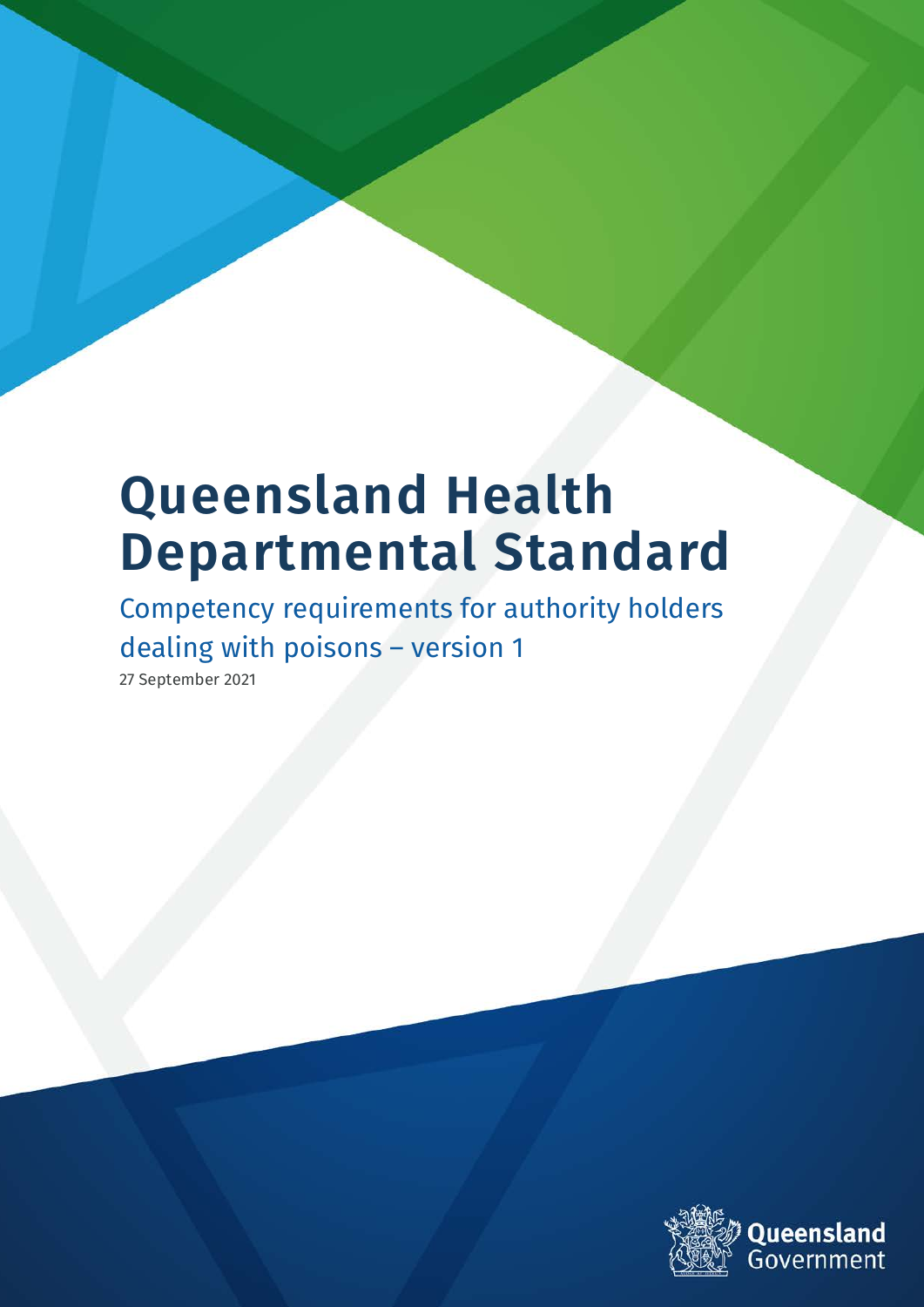#### **Queensland Health Departmental Standard: Competency requirements for authority holders dealing with poisons – version 1**

Published by the State of Queensland (Queensland Health), September 2021

This document is licensed under a Creative Commons Attribution 3.0 Australia licence.



To view a copy of this licence, visit creativecommons.org/licenses/by/3.0/au

© State of Queensland (Queensland Health) 2021

You are free to copy, communicate and adapt the work, as long as you attribute the State of Queensland (Queensland Health).

#### **For more information contact:**

Health Protection Branch, Queensland Health, PO Box 2368, Fortitude Valley BC QLD 4006, email [environmentalhazards@health.qld.gov.au,](mailto:environmentalhazards@health.qld.gov.au) phone (07) 3328 9310.

#### **Disclaimer:**

The content presented in this publication is distributed by the Queensland Government as an information source only. The State of Queensland makes no statements, representations or warranties about the accuracy, completeness or reliability of any information contained in this publication. The State of Queensland disclaims all responsibility and all liability (including without limitation for liability in negligence) for all expenses, losses, damages and costs you might incur as a result of the information being inaccurate or incomplete in any way, and for any reason reliance was placed on such information.

#### **Version control**

| <b>Version</b> | Replaces version | Date approved  | Commencement<br>date |
|----------------|------------------|----------------|----------------------|
|                | ΝA               | 12 August 2021 | 27 September 2021    |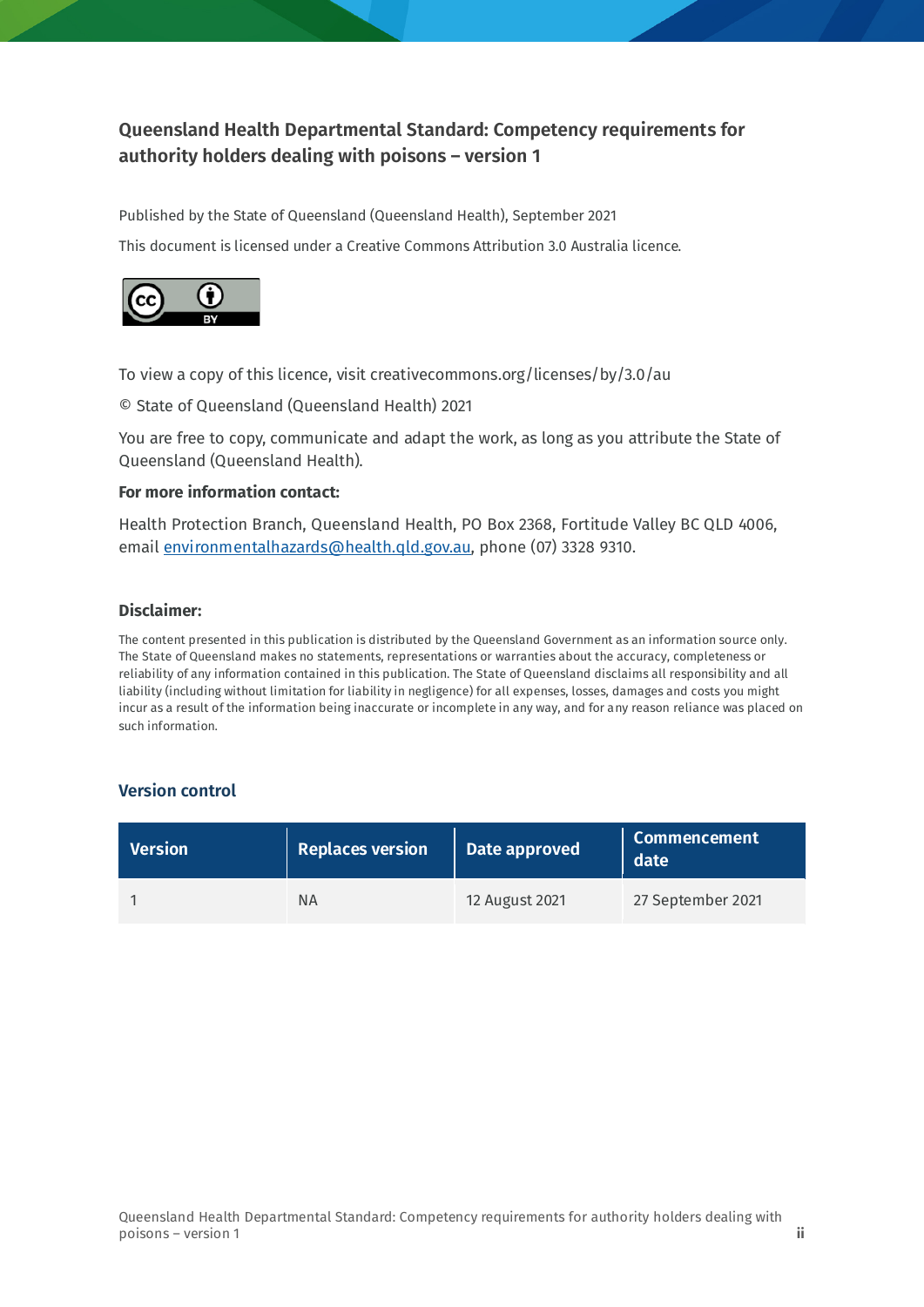### **Contents**

| <b>Preface</b>                                                                                               |   |
|--------------------------------------------------------------------------------------------------------------|---|
| <b>Object of this Standard</b>                                                                               |   |
| <b>Scope</b>                                                                                                 |   |
| Part 1 - Approved Competency Requirements for dealing with RS7 poisons for Invasive<br><b>Animal control</b> |   |
| Part 2 - Approved Competency Requirements for Manufacturing Supervisors                                      | 4 |
| Glossary                                                                                                     | 5 |
| <b>Appendix 1 - Approved competencies</b>                                                                    |   |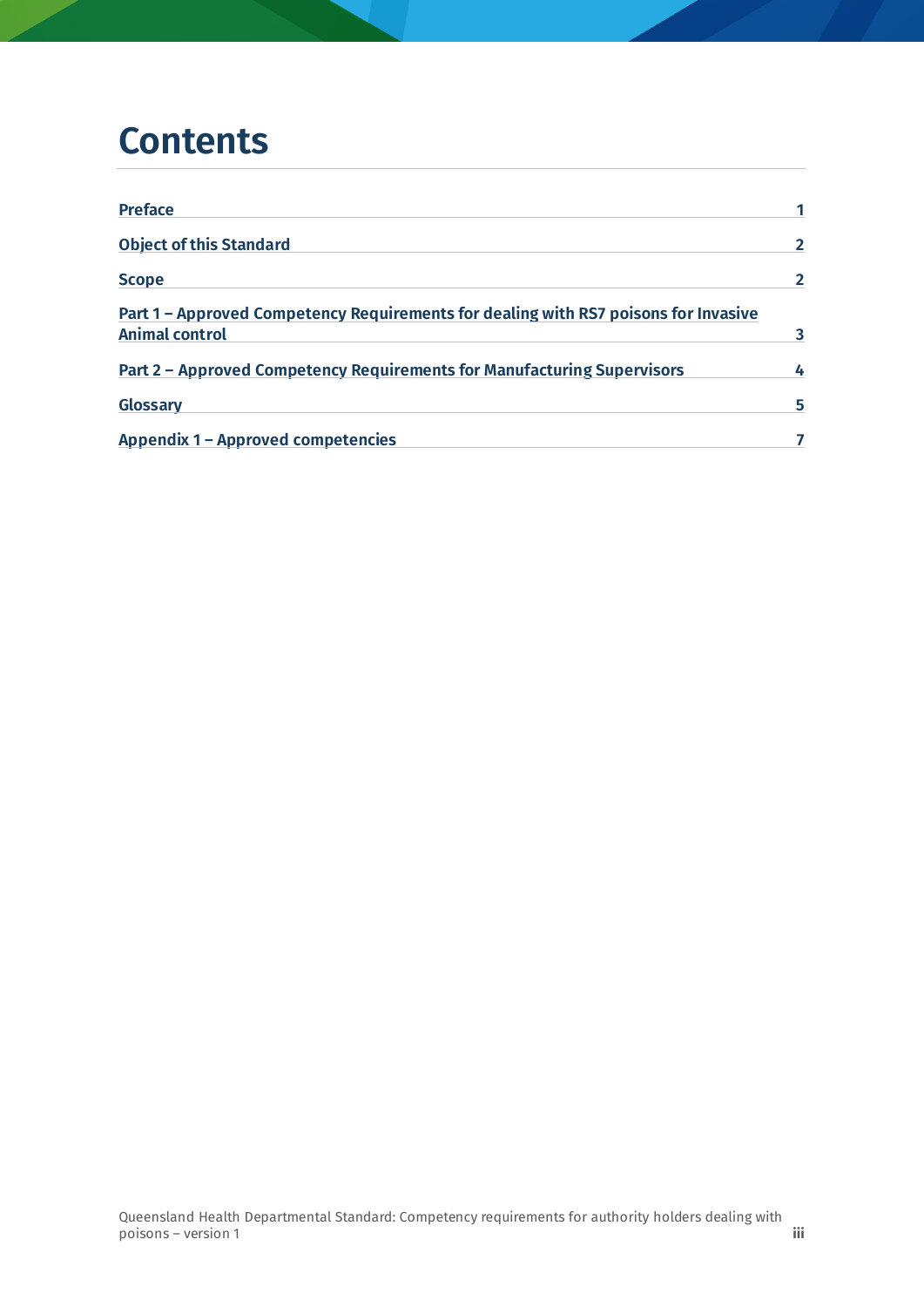### <span id="page-3-0"></span>**Preface**

The Departmental Standard – *Competency requirements for authority holders dealing with poisons* (this Standard) has been made pursuant to section 233 of the *Medicines and Poisons Act 2019* (the Act) by the Chief Executive of Queensland Health, and establishes the minimum competency requirements for persons seeking to carry out regulated activities with poisons.

Maintaining the health and wellbeing of users of regulated substances, as well as the general public who may be exposed to these substances, is the primary focus of the medicines and poisons regulatory framework. By achieving the main purposes of the Act, Queensland Health is confident that this outcome will be attained. Compliance with this Standard will assist in ensuring that persons who are authorised to carry out regulated activities using regulated substances have the necessary competencies to carry out the activities safely.

This Standard must be followed where it is referenced by the Act or Medicines and Poisons (Poisons and Prohibited Substances) Regulation 2021 (the Poisons Regulation) or when it is required as a condition of an authority.

The Standard provides minimum criteria and acceptable actions to achieve the required outcomes. Where more than one course of action is acceptable to achieve the outcomes required, the authorised person may choose the option that is practicable to their needs.

The words 'must' or 'shall' used in this Standard mean the requirement is mandatory.

The words 'should' or 'may' recommends a discretionary course of action.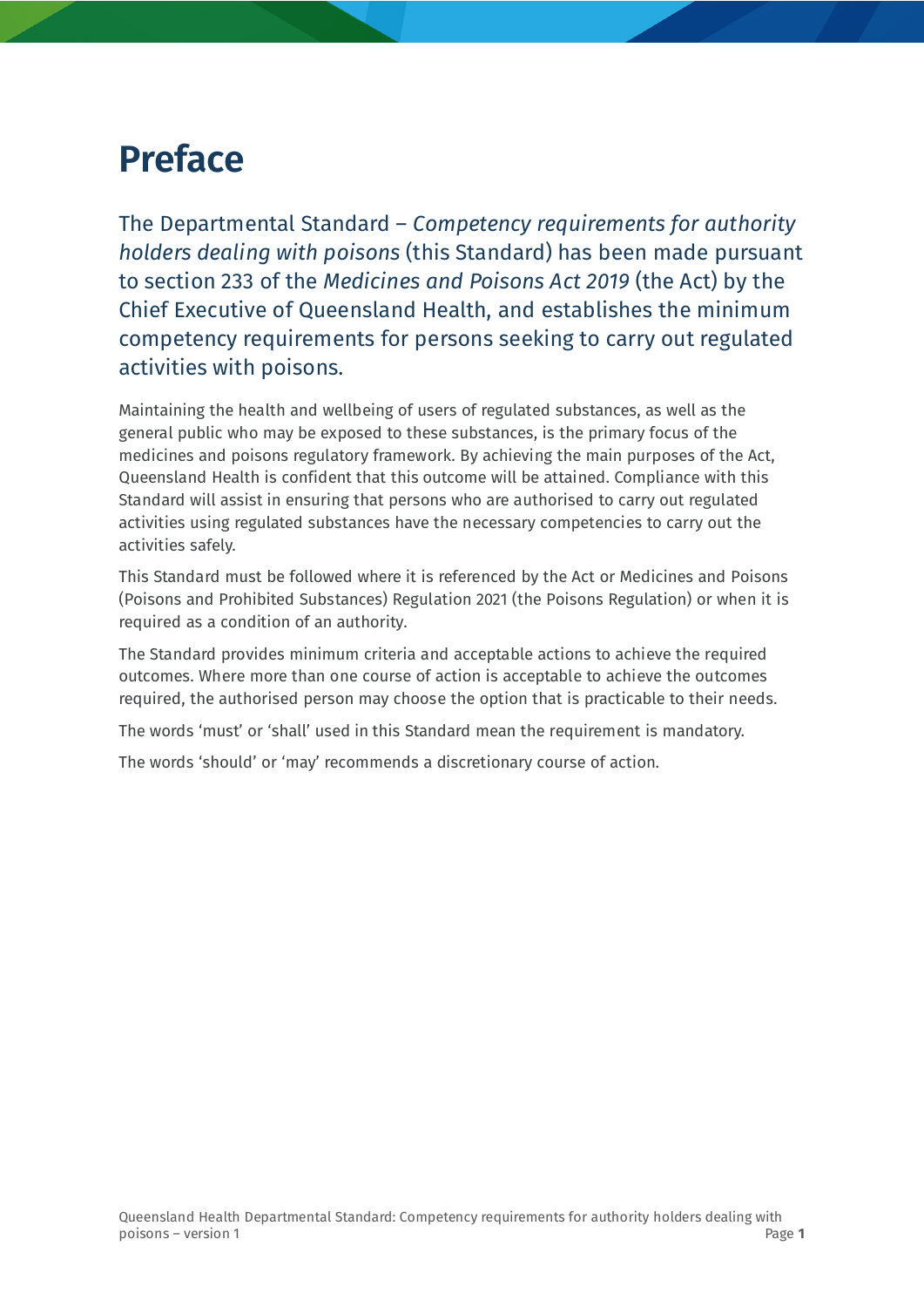## <span id="page-4-0"></span>**Object of this Standard**

The object of this Standard is to prescribe the minimum competency requirements for specific types of regulated activities.

Sections 30 and 62 of the Act state that the holder of a substance authority is authorised to carry out a regulated activity with a regulated substance, provided they carry out the activity in the 'authorised way' as defined in section 31 of the Act.

Completing the competencies detailed in this Standard is a necessary requirement prior to a determination being made relevant to an application for a substance authority, and is in addition to the other requirements when applying for a substance authority under Chapter 3, Part 3 of the Act.

Accordingly, this Standard should be used by applicants as a pre-check of the competency requirements prior to applying for a substance authority.

## <span id="page-4-1"></span>**Scope**

This Standard details approved training and competency requirements relating to regulated activities involving poisons for the following types of substance authorities:

- General approval for commercial use of restricted Schedule 7 (RS7) poisons for invasive animal control.
- General approval for authorised State and local government employees to use RS7 poisons for invasive animal control.
- General approval for landholders to use RS7 poisons for invasive animal control.
- Manufacturing licence for the appointment of a manufacturing supervisor. Compliance with this Standard in the appointment of a manufacturing supervisor is a standard condition, which applies to a licence to manufacture a regulated poison in accordance with section 70 of the Act.

In accordance with section 76(3) of the Act, the Chief Executive (or delegate) must have regard to this Standard when considering an application for a substance authority which relates to matters stated in this Standard.

Where competencies have been updated, the updated competencies may be considered by the Chief Executive (or delegate) for their suitability to allow a person to undertake regulated activities, along with the superseded competencies.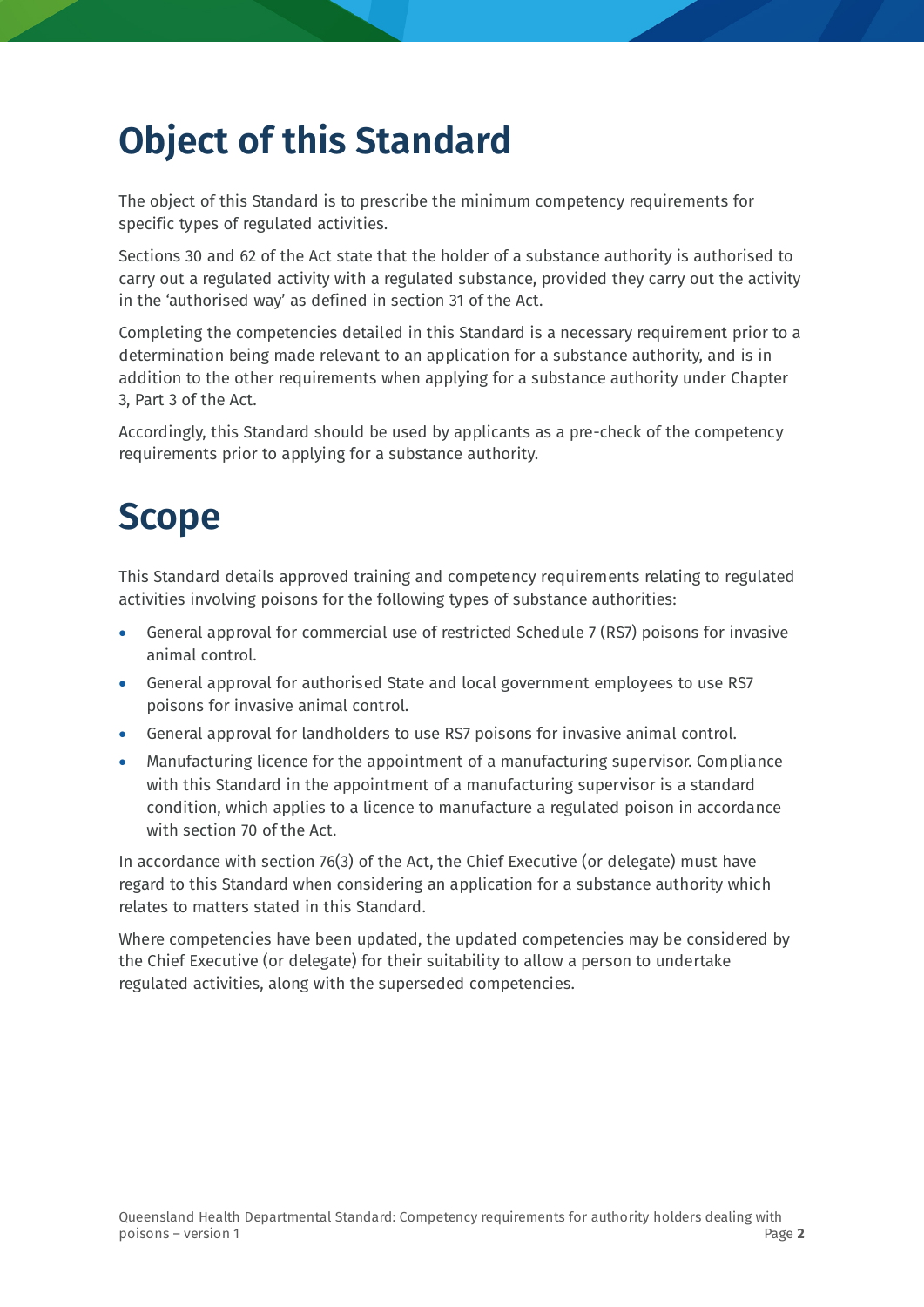#### <span id="page-5-0"></span>**Part 1 – Approved Competency Requirements for dealing with RS7 poisons for Invasive Animal control**

| <b>Criterion</b>                                                                                                                                                                                                                        | Primary competency <sup>1</sup>                                                                                                                                                                                                                                                                                                                                                                                                        |
|-----------------------------------------------------------------------------------------------------------------------------------------------------------------------------------------------------------------------------------------|----------------------------------------------------------------------------------------------------------------------------------------------------------------------------------------------------------------------------------------------------------------------------------------------------------------------------------------------------------------------------------------------------------------------------------------|
| 1.1. RS7 poisons for invasive<br>animal control (other than<br>concentrates of<br>fluoroacetic acid or low-<br>risk fluoroacetic acid bait<br>(LRFABs)) by landholders                                                                  | AHCCHM304 - Transport and store chemicals; and<br>А.<br>AHCCHM307 - Prepare and apply chemicals to control pest, weeds<br>and diseases.<br><b>OR</b><br>Competency approved by the Chief Executive of<br>В.<br><b>Oueensland Health.</b>                                                                                                                                                                                               |
| <b>1.2.</b> Invasive animal control<br>using concentrates of<br>fluoroacetic acid by<br>landholders                                                                                                                                     | AHCCHM304 - Transport and store chemicals; and<br>А.<br>AHCCHM307 - Prepare and apply chemicals to control pest, weeds<br>and diseases; and<br>AHCPMG312 - Apply poison baits for vertebrate pest control in<br>rural and environmental landscapes.<br><b>OR</b><br>Competency approved by the Chief Executive of<br>B.<br><b>Queensland Health.</b>                                                                                   |
| 1.3. RS7 poisons for invasive<br>animal control by<br>commercial baiting<br>operators, authorised<br>officers under the<br>Biosecurity Act 2014 and<br>nature conservation<br>officers under the Nature<br><b>Conservation Act 1992</b> | AHCCHM304 - Transport and store chemicals; and<br>А.<br>AHCCHM307 - Prepare and apply chemicals to control pest, weeds<br>and diseases; and<br>AHCPMG312 - Apply poison baits for vertebrate pest control in<br>rural and environmental landscapes.<br>OR.<br>Competency approved by the Chief Executive of Queensland<br>В.<br>Health.                                                                                                |
| 1.4. A person supervising the<br>manufacture of LRFABs (as<br>fresh baits)                                                                                                                                                              | AHCCHM304 - Transport and store chemicals; and<br>А.<br>AHCCHM307 - Prepare and apply chemicals to control pest, weeds<br>and diseases; and<br>AHCPMG312 - Apply poison baits for vertebrate pest control in<br>rural and environmental landscapes.<br><b>OR</b><br>Competency approved by the Chief Executive of<br>В.<br>Queensland Health.<br>*See Glossary for definitions of 'RS7 poisons for invasive animal control' and LRFAB. |

<span id="page-5-1"></span><sup>1</sup> Equivalent competencies to those specified in this column are provided in Appendix 1.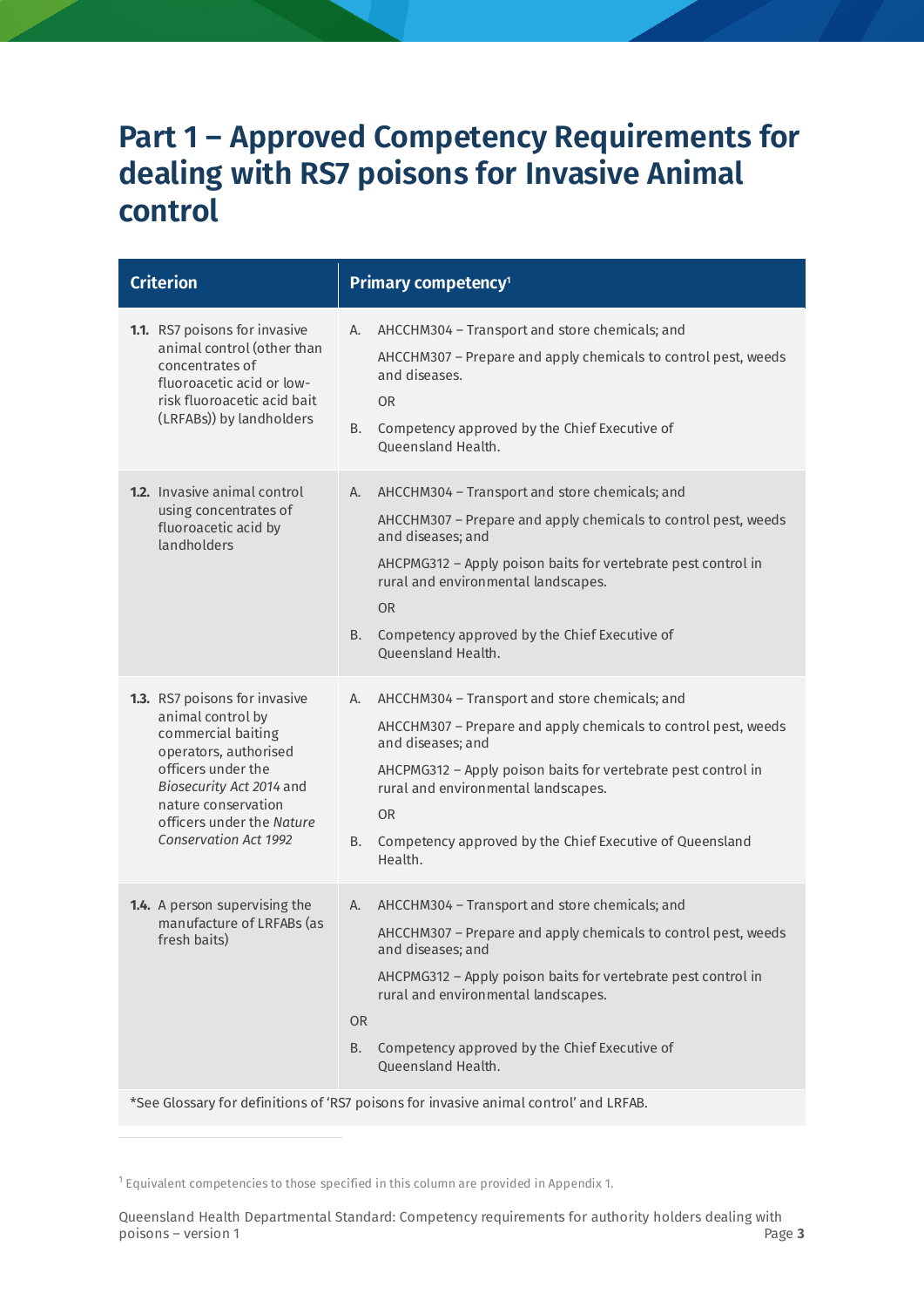### <span id="page-6-0"></span>**Part 2 – Approved Competency Requirements for Manufacturing Supervisors**

| <b>Criterion</b>                                                                         | Primary competency <sup>2</sup>                                                                                                                                                                                                                                                                                                                                                                                                                                     |
|------------------------------------------------------------------------------------------|---------------------------------------------------------------------------------------------------------------------------------------------------------------------------------------------------------------------------------------------------------------------------------------------------------------------------------------------------------------------------------------------------------------------------------------------------------------------|
| <b>1.5.</b> Supervising manufacture of<br>hazardous poisons and<br>prohibited substances | Bachelor of Science or Applied Science (majoring in chemistry)<br>А.<br><b>OR</b><br>Bachelor of Chemical or Process Engineering<br>B.<br><b>OR</b><br><b>Bachelor of Pharmacy</b><br>C.<br><b>OR</b><br>Diploma in Science or Applied Science (majoring in chemistry)<br>D.<br><b>OR</b><br>Certificate in Chemistry from a recognised training organisation<br>E.<br><b>OR</b><br>E.<br>Competency approved by the Chief Executive of<br><b>Oueensland Health</b> |
| <b>1.6.</b> A person supervising the<br>manufacture of LRFABs (as<br>fresh baits)        | AHCCHM304 - Transport and store chemicals; and<br>A.<br>AHCCHM307 - Prepare and apply chemicals to control pest,<br>weeds and diseases; and<br>AHCPMG312 - Apply poison baits for vertebrate pest control in<br>rural and environmental landscapes.<br><b>OR</b><br>Competency approved by the Chief Executive of Queensland<br>B.<br>Health.                                                                                                                       |

<span id="page-6-1"></span> $2$  Chief Executive will consider the scale of the manufacturing process to determine the adequacy of the qualification (and may exercise their discretion when determining that a certain qualification is required).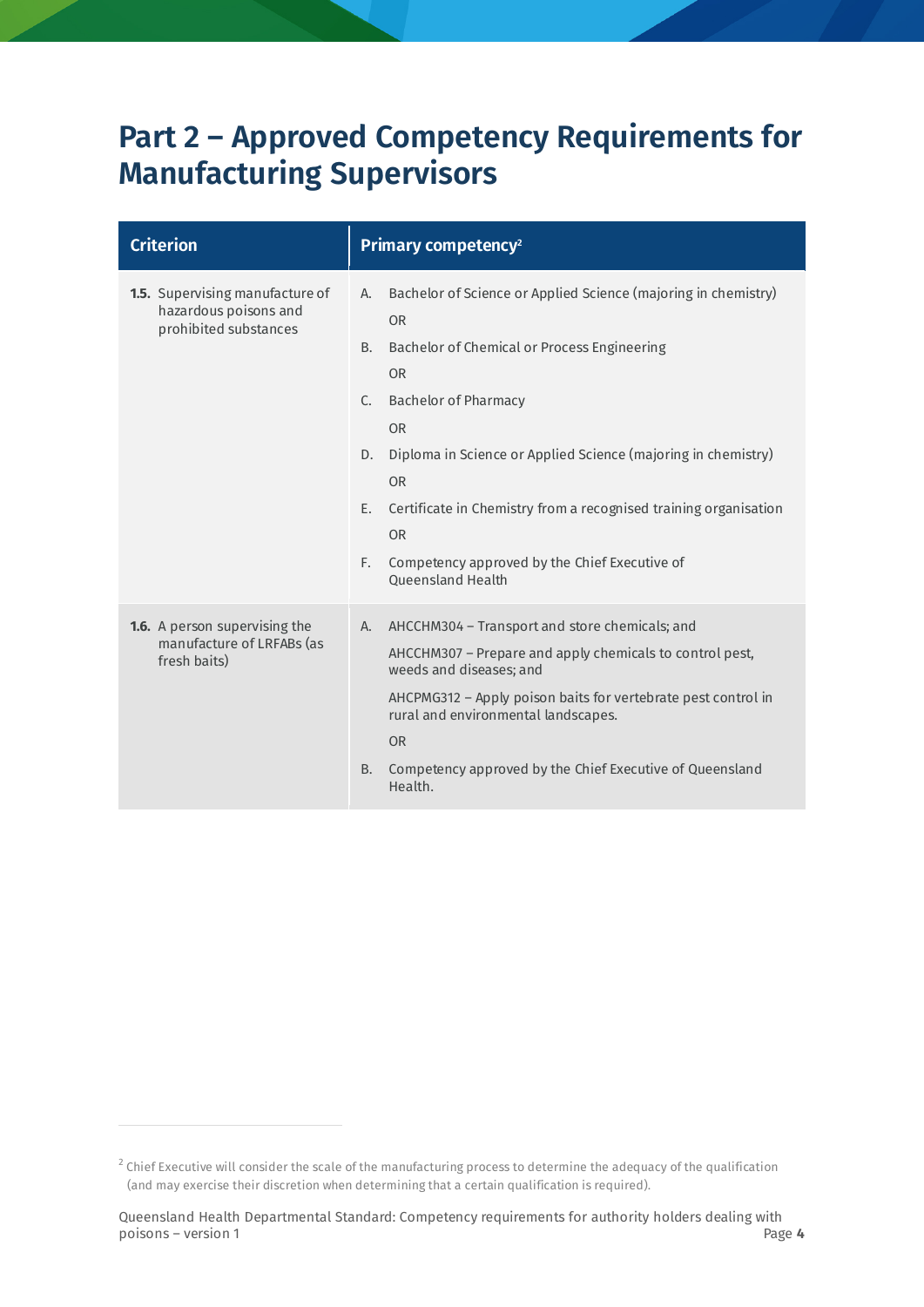## <span id="page-7-0"></span>**Glossary**

| <b>Term</b>                                | <b>Meaning</b>                                                                                                                                                                                                                                                                                                                                                                                            |
|--------------------------------------------|-----------------------------------------------------------------------------------------------------------------------------------------------------------------------------------------------------------------------------------------------------------------------------------------------------------------------------------------------------------------------------------------------------------|
| <b>Chief Executive</b>                     | The Chief Executive of Queensland Health                                                                                                                                                                                                                                                                                                                                                                  |
| <b>Commercial Baiting Operator</b>         | A person who carries out invasive animal control as an independent<br>contractor                                                                                                                                                                                                                                                                                                                          |
| Concentrates of fluoroacetic<br>acid       | Fluoroacetic acid in liquid form, containing greater than 0.5 grams per<br>litre (but not including fluoroacetic acid in capsules used for ejector<br>devices)                                                                                                                                                                                                                                            |
| Bait                                       | Food or a baiting device (e.g. pest ejector device or lethal trap)<br>containing a poison intentionally used to attract and kill a pest or an<br>invasive animal                                                                                                                                                                                                                                          |
| Hazardous poison                           | As defined in section 16 of the Medicines and Poisons Act 2019                                                                                                                                                                                                                                                                                                                                            |
| Invasive animal                            | As defined in Schedule 7 of the Poisons Regulation:<br>(a) A cat (Felis catus or Prionailurus bengalensis x Felis Catus), other<br>than a domestic cat; or<br>(b) A dingo (Canis lupus dingo); or<br>(c) A dog (Canis lupus familiaris), other than a domestic dog; or<br>(d) A European fox (Vulpes vulpes); or<br>(e) A European rabbit (Oryctolagus cuniculus); or<br>(f)<br>A feral pig (Sus scrofa). |
| Low-risk fluoroacetic acid<br>bait (LRFAB) | As defined in section 10 of the Poisons Regulation<br>Is a poison that is fluoroacetic acid in the form of a bait containing the<br>acid in a concentration of not more than 0.5 grams for each kilogram of<br>the bait<br>*Baits may be in prepared (fresh) or manufactured (shelf-stable) form                                                                                                          |
| Manufacturing supervisor                   | For a manufacturing licence, means the person responsible for<br>supervising manufacture of regulated poisons under the licence                                                                                                                                                                                                                                                                           |
| <b>PAPP</b>                                | 4-aminopropiophenone (para-aminopropiophenone)                                                                                                                                                                                                                                                                                                                                                            |
| Poison                                     | As defined in section 12 of the Medicines and Poisons Act 2019                                                                                                                                                                                                                                                                                                                                            |
| Prohibited substance                       | As defined in section 13 of the Medicines and Poisons Act 2019                                                                                                                                                                                                                                                                                                                                            |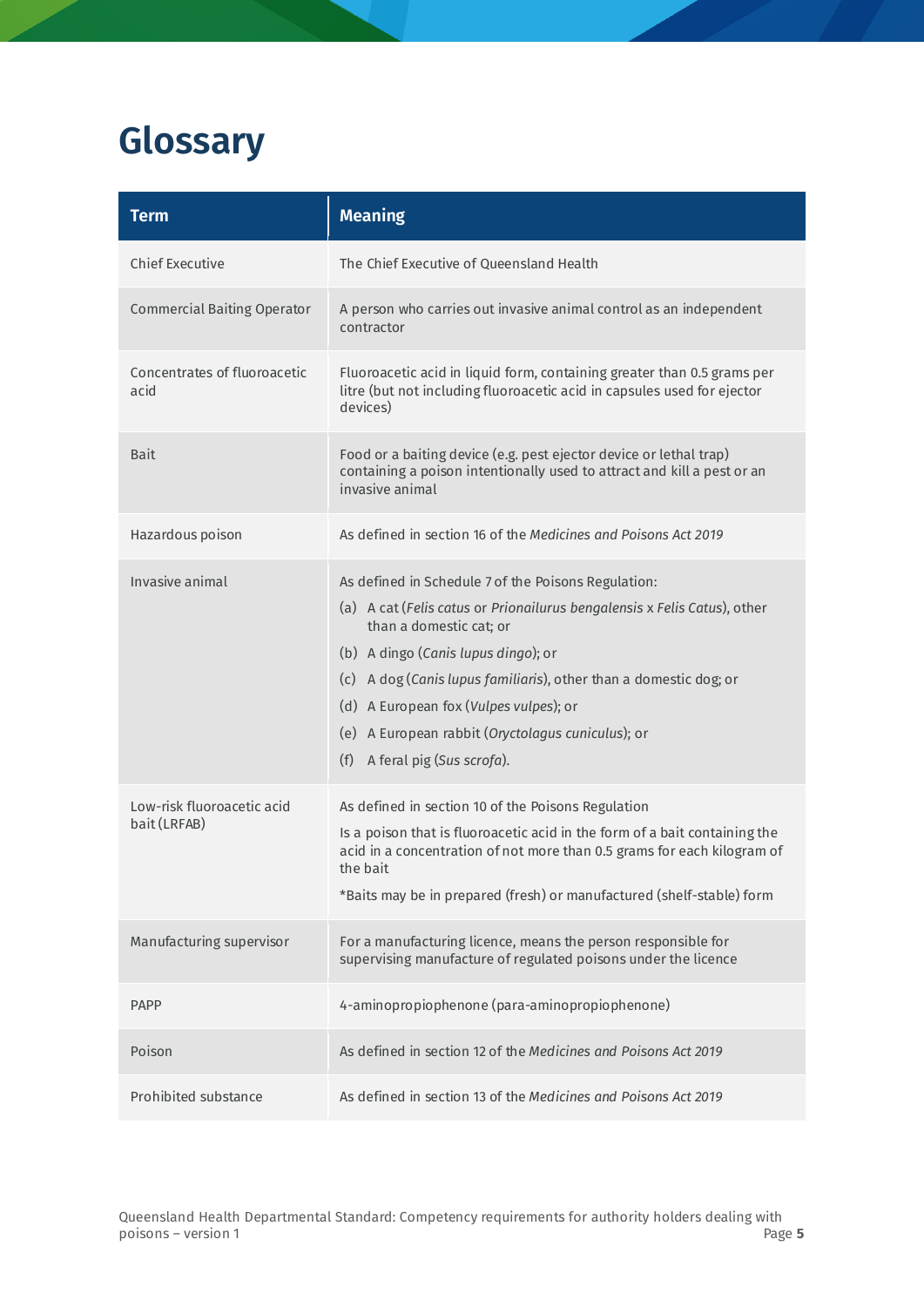| <b>Term</b>                                                                                                         | <b>Meaning</b>                                                                                                                                                                                                      |
|---------------------------------------------------------------------------------------------------------------------|---------------------------------------------------------------------------------------------------------------------------------------------------------------------------------------------------------------------|
| RS7 poisons for invasive<br>animal control, include:                                                                | Fluoroacetic acid in concentrates of fluoroacetic acid, capsule for<br>$\bullet$<br>ejector devices or LRFABs<br>Strychnine<br>$\bullet$<br>PAPP in capsule for ejector devices or manufactured baits.<br>$\bullet$ |
| RS7 poisons (other than<br>concentrates of fluoroacetic<br>acid or LRFABs) for invasive<br>animal control, include: | Strychnine,<br>٠<br>Manufactured (shelf stable) baits containing PAPP, and<br>$\bullet$<br>Capsules for ejector devices containing fluoroacetic acid or PAPP.<br>۰                                                  |

A term used in this Standard that is defined in the *Medicines and Poisons Act 2019* or the Medicines and Poisons (Poisons and Prohibited Substances) Regulation 2021 and is not referred to in this Glossary, has the meaning stated in the Act or Regulation.